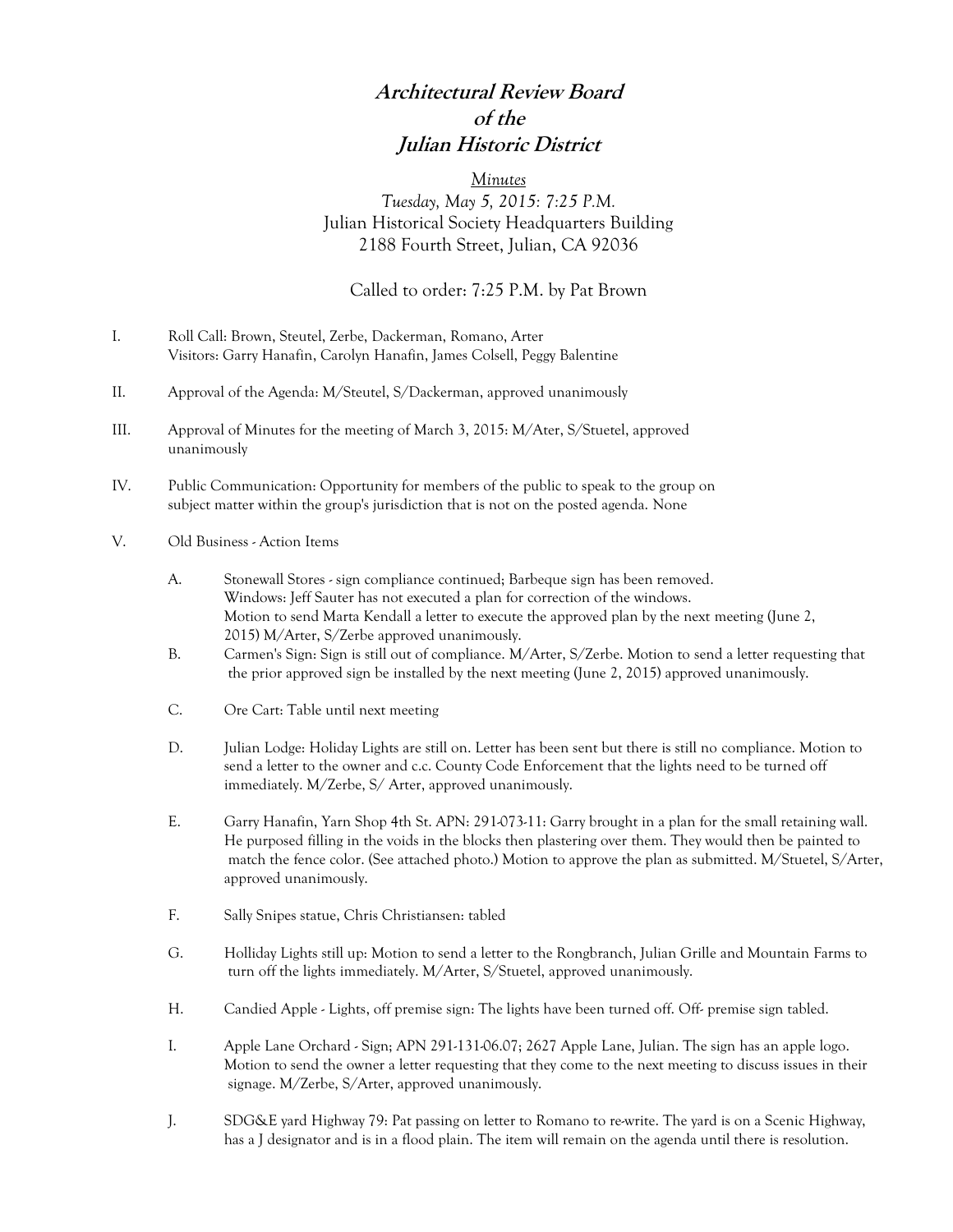#### VI. New Business

- A. Thomas Strick, Jr. residence -1933 Main St., Julian. Owners: Betty and Don Carson. Requested to be put on the agenda by Peggy Belentine: Peggy brought a presentation of historic photos of tents existing in other California communities during the historic period. She presenting one photo of a historic tent in Julian. She presented a design for a tent to be approved. The design presented had a hip roof. After considerable discussion the group felt that a 2 sided pitched roof would be acceptable rather than the hip roof. Motion to approve a general purpose tent with a standard roof line. Peggy to give Brown a sketch that he will in turn email to board members for approval. M/Dackerman, S/Arter, approved unanimously.
- B. Corner Signs Stuetel and Zerbe agreed to research new County sign ordinance in order to purpose ways for the ARB to address this type of signage.
- C. Brochure to explain sign regulations tabled
- D. Jess Martin Park Sign: Motion to approve sign with Julian schist wall and all lettering to be capital letters. (See attachment) M/Arter, S/Zerbe, approved unanimously.
- E. Gas Station New area light: The gas station has installed an area light that is not appropriate in the historic district. Motion to send a letter to the owner that mentions that the light is in violation of the County dark sky ordinance and that all lighting needs to be approved by the ARB. M/Arter, S/Zerbe, approved unanimously.
- F. Napa sign presentation, Terry: Dackerman was contacted by Terry about placing a sign on the corner of the highway and Porter Lane. Herb will follow up with her to attend a meeting with a presentation.
- VII. Group Business: All group business was tabled until next meeting.
- VIII. Sub Committee Assignments: None
- IX. Adjournment: 9:05 P.M.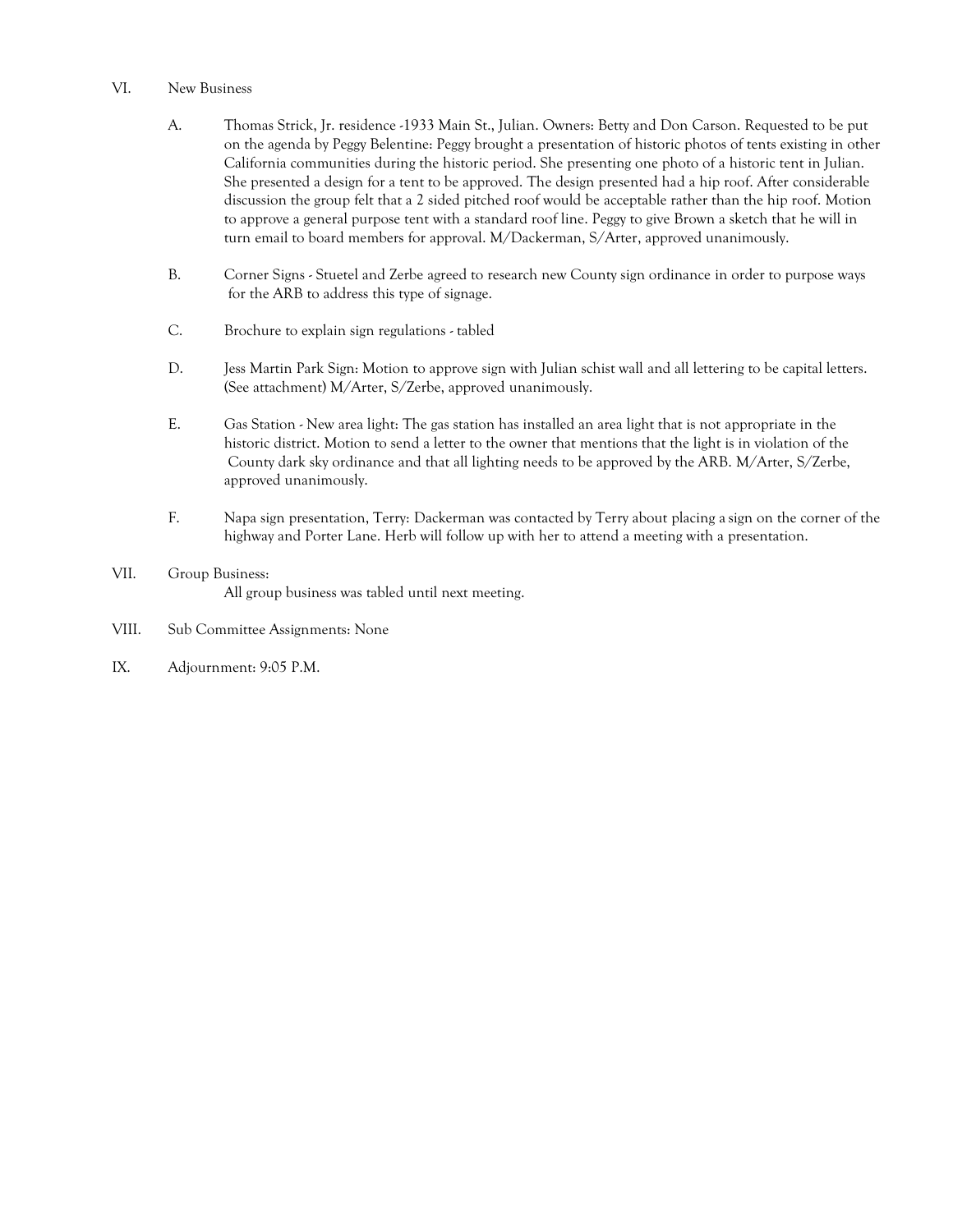HANAFIN YER ST 1. FILL IN VOIDS.

2. SLURRY-SPEC MIX 3. PAINT DARK

14414

FENCE COLOR.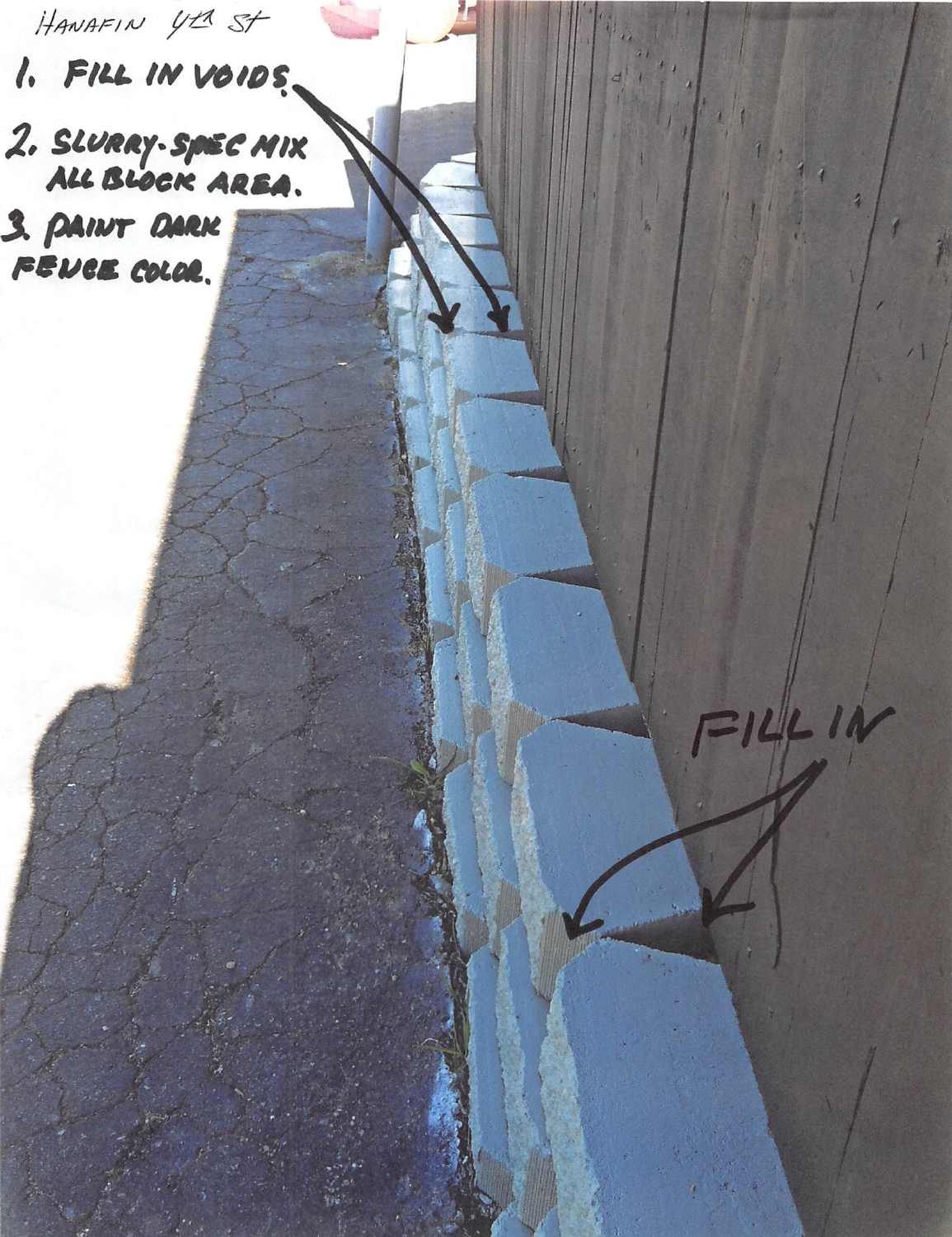# JESSMARTIN PARK